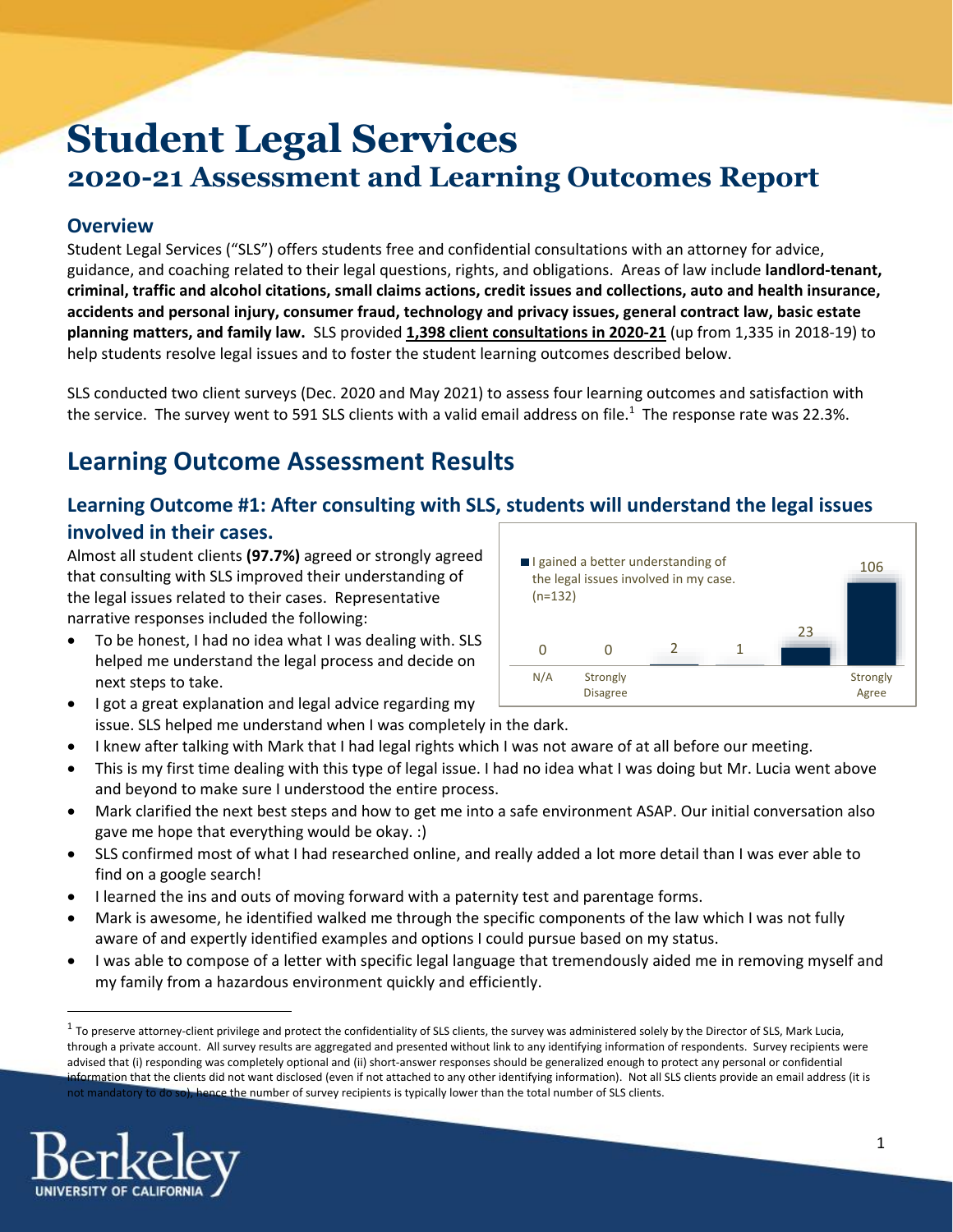## **Learning Outcome #2: Students will identify and understand the legal options related to their cases, and the relative merits of those options.**

SLS does not represent students, so it's key that they know the next step(s) to address their legal issues. **94.7%** of clients agreed or strongly agreed that they had a better understanding of their options after consulting with SLS, and **96.2%** agreed or strongly agreed they knew the first "next step" to take. Illustrative comments included:

• I was not aware of legal options available to me and their chances of success. Mark clarified all of this to me and shared resources and advice on how best to navigate the issue to maximize my chances of success.

| $\blacksquare$ I had a better understanding of the options available to<br>me in my case (including non-legal options, as<br>100<br>applicable). (n=132) |     |                             |  |   |    |                   |
|----------------------------------------------------------------------------------------------------------------------------------------------------------|-----|-----------------------------|--|---|----|-------------------|
|                                                                                                                                                          |     |                             |  | 5 | 25 |                   |
|                                                                                                                                                          | N/A | Strongly<br><b>Disagree</b> |  |   |    | Strongly<br>Agree |

- It was very helpful that I was told about specific resources and specific places I could pursue different options (i.e. what division of Berkeley rent board to contact or where specifically to file a small claims case).
- I learned specifically how to deal with the issues as opposed to just having some general ideas.
- Mr. Lucia walked me through several different responses and paths that I could try to take.
- I really had no idea what to do, so SLS enabled me to directly apply what we discussed to my situation. I went to Small Claims Court on my own, provided evidence, and won my case.
- My awareness of options became very transparent with SLS. I hadn't known I had so many available to me, so this was very helpful insight.
- Mark made me aware of the full spectrum of legal options available to me from speaking with and providing an avenue to seek civil remediation all the way to educating me about filing court papers.



# **Learning Outcome #3: After consulting with SLS, students will know how to navigate a problem/institution that they might not have otherwise known how to navigate.**

SLS helps students work through unfamiliar issues or bureaucracies. **88.6%** agreed or strongly agreed that SLS helped them navigate an issue or institution they might not have otherwise known how to navigate:

- In the future I will know better how to vet out landlords and ask the right questions about a lease to avoid being tricked into signing a lease with bad terms.
- I feel like I'm well educated in basic landlord tenant law now thanks to Mark, I've been able to help some friends with what I learned.
- I would be able to make a demand to a landlord in the future, and follow up with a Small Claims Court case if it were necessary.
- I consulted SLS with COVID tenant issues, and we SLS connected us to be very actively involved with the city council and helping the city's COVID tenant legislation. To me this was an invaluable experience.
- I know not to let companies walk all over me because of my background and I also learned to always have someone else read my legal documents before I sign them.
- I knew nothing about this beforehand, but I was able to navigate my entire house out our lease situation smoothly and legally by working with my landlord and the law.

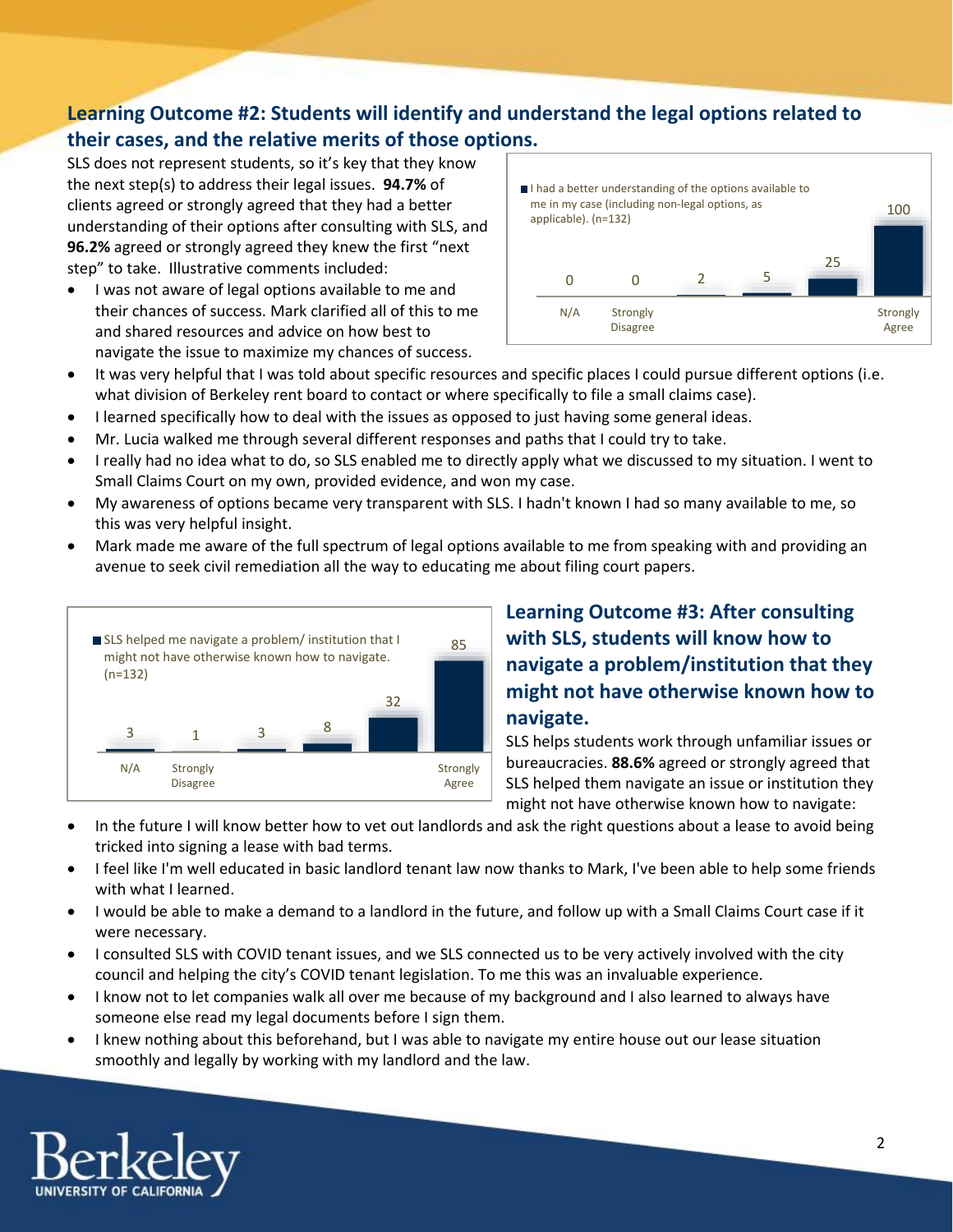## **Learning Outcome #4: After consulting with SLS, students will feel better equipped to handle similar situations in the future.**

Working through a legal question or problem with SLS may foster transferable skills that apply to future student experiences, legal or otherwise. **95.5%** of SLS clients agreed or strongly agreed that their work with SLS helped prepare them for similar future situations:

 I've been able to help friends and I now work with a property management company, where one of my responsibilities in ensuring compliance with landlordtenant law.



- I think I have a much better idea of the specific type of language to look for in housing contracts.
- I absolutely feel prepared should I ever need to face the same issue again. I have no doubt I could handle a problem like this again if it arose.
- SLS taught me a very real life skill that is the element of surprise, especially when you know you are in the right and have proof of it. I also applied the ability to investigate local laws.
- Next time I will take more pictures, communicate with my landlord, and be more cautious about who to sign a lease with.
- I am certainly more aware of my rights as a result of this engagement. I feel more informed of legal avenues available to me in case of future disputes.

# **General Assessment/Survey Results and Observations**

#### **Student success and retention**

In addition to four specific learning outcomes, the SLS mission emphasizes a broader learning goal:

#### **SLS will support student retention by improving students' ability to stay in school via high-quality counseling and assistance with their legal issues.**

SLS fosters success by helping students focus on school priorities, and limiting the potential distraction created by legal matters. **96.2%** of clients agreed or strongly agreed that the legal issue they brought to SLS **was causing them stress**, **77.9%** agreed or strongly agreed that it was **distracting them from their studies**, and **15.2%** agreed or strongly agreed that **without legal help they would have considered leaving school**.

Of those students who agreed with the first statement above, **86.6%** said "Yes" when asked whether the assistance they received from SLS **improved their ability to stay in school and/or to focus on their studies.** This is important, since students from underrepresented ethnic minority groups and lower-income families historically consult with SLS in **much higher numbers** than their representation in the overall student population, and **84.7%** of all respondents said that if not for SLS, they would have no access to legal counseling.

In addition, among all SLS clients in 2020-21, **5.7% were encountering severe financial distress, 4.8% were dealing with housing insecurity or significant habitability problems, and 4.1% were at risk of potential violence and/or targets of harm.**

Student comments describe the many ways SLS offers support for inclusion, retention and academic success:

 Mark gave me hope not just that my living situation would get better, but that I had an entire community behind me with support, even if they were remote.

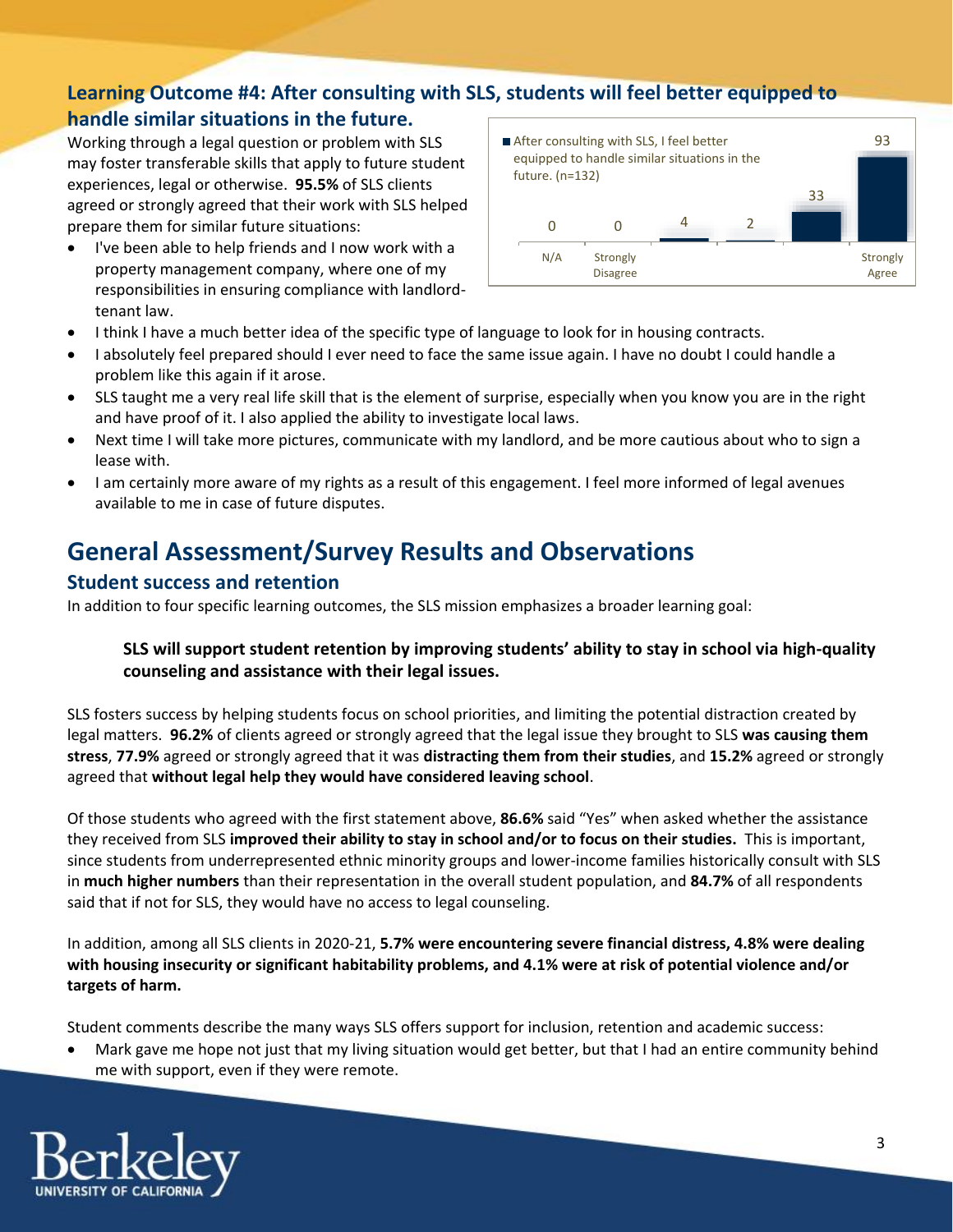- SLS guided me and I felt good knowing I was following the advice of a reputable attorney. I had the courage to pursue matters thanks to SLS....I didn't feel as scared, knowing I had rights to move forward.
- SLS allowed me to focus on my studies and not stress out over breaking any laws. I had suffered a mild heart attack before seeking a consultation with SLS from all the stress. I wish that I had gone to SLS sooner.
- I literally could not do my work before I talked to SLS. SLS helped me figure out next options and charted a path forward, so I could spend the rest of my time concentrating on my work.
- I felt calm and less stressed after being informed by trustworthy SLS folks. My experience with SLS allowed me to continue my education not only as an undergraduate at Cal, but for my future endeavors.
- I was able not to worry about money.
- I felt like I didn't have to carry this entire load on my own. I also didn't have to research much because all the resources I needed were provided to me.
- Before speaking with SLS, I couldn't sleep, and I worried all the time. I couldn't focus in class thinking about the legal issue and felt awful seeing how it was impeding my ability to learn and be more present in my classes and engage with peers more. Thankfully I persisted, asked for help, and found SLS.
- SLS helped keep me sane and understand my options.
- Getting help from SLS really made all the difference for me, both personally and in terms of my progress in school. Thank you for all of the help.
- I was able to stop worrying about the financial burden involved in my dispute, which allowed me to focus more on academics.
- I sincerely appreciate how reassuring and easygoing the process felt, despite it being a serious matter.

### **Student financial support and recovery**

**SLS also helps students financially**: 38.5% of respondents recovered money that they would not have otherwise collected without help from SLS. Of the students who specified funds actually recovered or saved with SLS assistance (several matters were still pending), **the amounts ranged from \$50 to \$40,000, and averaged \$3,469.**

### **Student satisfaction with service and sense of connection with the University**

Client satisfaction levels with SLS are very high. **99.2%** of respondents agreed or strongly agreed that "SLS is a worthwhile/beneficial service" (with **96.1% strongly agreeing**), and **99.2%** agreed or strongly agreed that they would recommend SLS to other students in need of assistance (with **93.5% strongly agreeing**).

**82.8%** of SLS clients agreed or strongly agreed that as a result of their experience with SLS, **they feel more connected to the University**. Another **90.5%** agreed or strongly agreed that as a result of their experience with SLS, **they are more aware of resources available at the University**. Overall, **98.4%** were satisfied or very satisfied with SLS (90.6% being very satisfied). Comments included:

- Thanks UC Berkeley for having resources like this for low income students. Mr. Lucia is super professional, and kind.
- Mark is great: knowledgeable, patient, open, and willing to explain things on your level. I've learned so much from him in the few times I've used his services over the last few years, and am eternally grateful.
- Mark is incredible. Actually gives real advice rather than skirting everything behind "get a lawyer." Super easy to talk to, only heard good things about him before i visited and only have good things to say.
- Mr. Lucia was incredibly knowledgeable, but even more so, he was compassionate, understanding, and patient in explaining the different resources available to me.
- Mark took our case very seriously, and provided us with all the information we ever needed. We are very grateful for him!
- This service is amazing and one of the things I love about attending a top-rated public university!
- I am so grateful to have gotten Mark's help. He was kind and warm, understood my perspective, and gave me a specific plan of action that resulted in success. It was a huge relief to have this assistance during a challenging time in my life!!